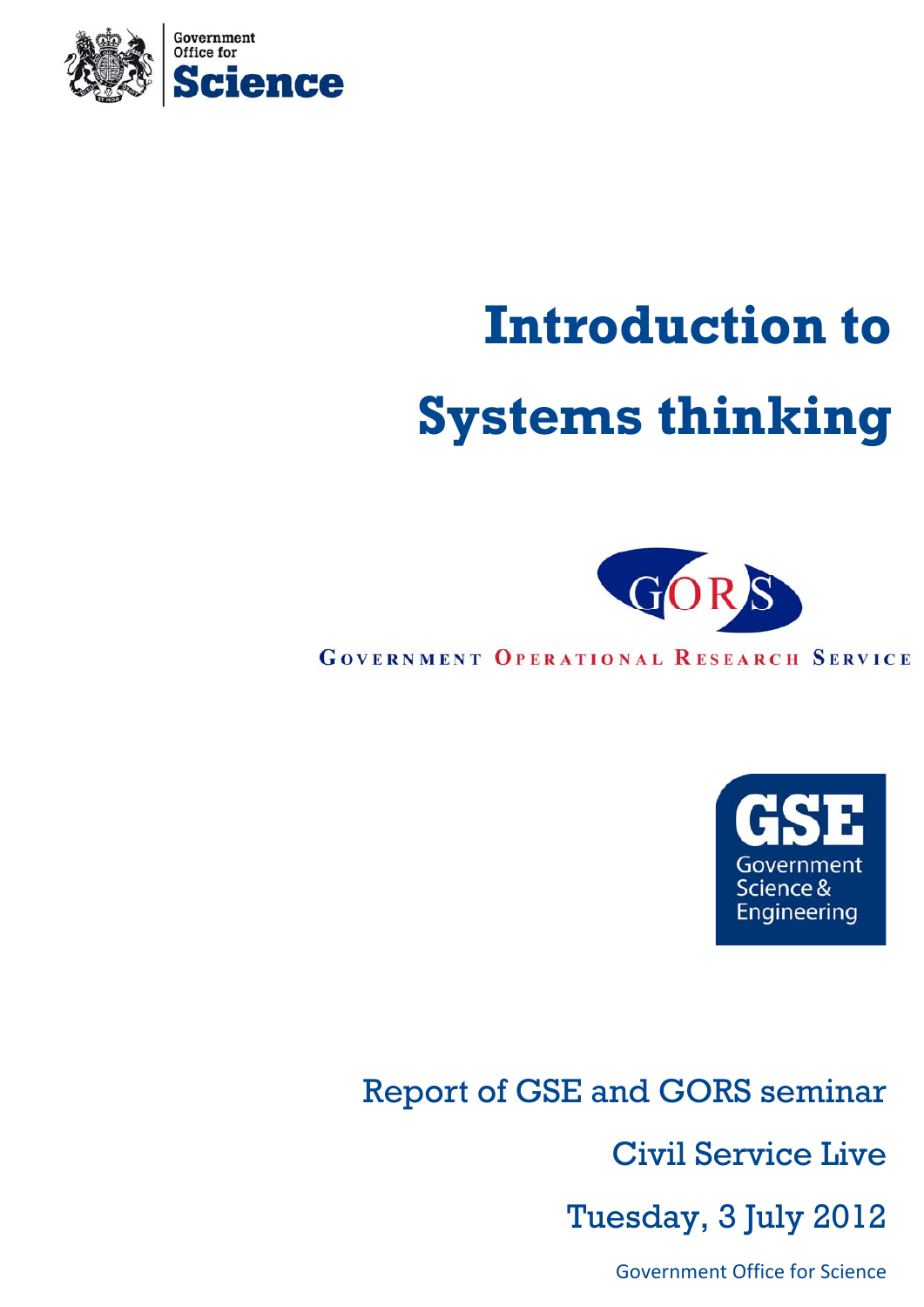# **Contents**

| Dr Claire Craig, Director of the Government Office for Science 8        |
|-------------------------------------------------------------------------|
| Professor David Oxenham, Chief Systems Engineer, Defence Science and    |
| Duncan Kemp, former Chief Systems Engineer, Department for Transport 9  |
| Dr David Cope, Head of Profession for Operational Research in Defra.  9 |
|                                                                         |
|                                                                         |
|                                                                         |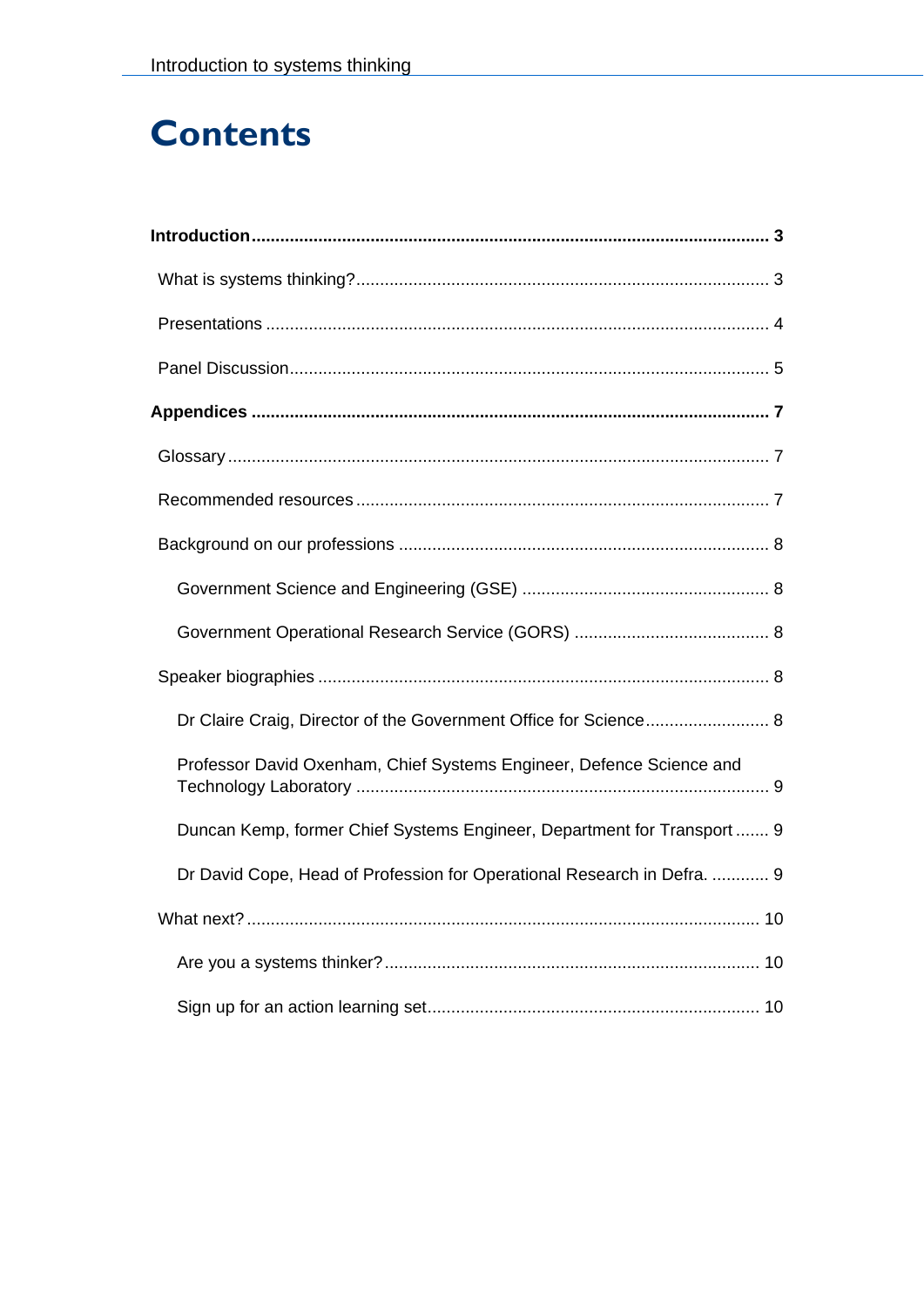# <span id="page-2-0"></span>**Introduction**

Many policy problems are complex and interconnected, where even grasping the nature of the situation may be challenging, let alone designing policy interventions that achieve what you intend them to. From regulation of financial markets to addressing climate change in a global context, the Government faces a broad range of complex challenges that will need not just a wide range of science and engineering expertise to tackle them but also a systems approach to shape effective policy interventions.

On 3 July 2012, the Government Office for Science organised a seminar at Civil Service Live to provide an introduction to systems thinking in the Civil Service. The expert speakers drawn from the Government Science and Engineering (GSE) community and Government Operational Research Service (GORS) explained the key concepts within systems thinking and demonstrated some of the different approaches applicable in a Civil Service context.

## **What is systems thinking?**

Systems thinking is a way of exploring and developing effective action by looking at connected wholes rather than separate parts. Systems thinking is a powerful approach to support evidence based decision making and is essential to successful delivery of complex projects where there are many stakeholders and many possible solutions.

#### **Box 1 – Key concepts in systems thinking**

Within systems thinking there are four key concepts:

**1. Context and belief systems.** People do not have a consistent view of a system. 'Soft' systems approaches can be used to understand these different perspectives, enabling solutions to be developed that meet a diverse range of stakeholders needs and wishes.

**2. Parts, wholes and layers**. All systems are similar. For example they have an environment, sub-systems and interactions. Understanding of basic systems theory helps ensure that solutions are viable and that systems (including social systems) can meet their performance and effectiveness requirements.

**3. Connections and loops**. Understanding how different systems interact is one of the most powerful tools to solve some of the most intractable situations faced by government. System dynamics has been used to describe complex situations and evaluate alternative policy and technical solutions.

**4. Processes – and how change happened**. The systems approach is core to realising complex systems. It has been used to get humans on the moon, win the Battle of Britain and transform major corporations.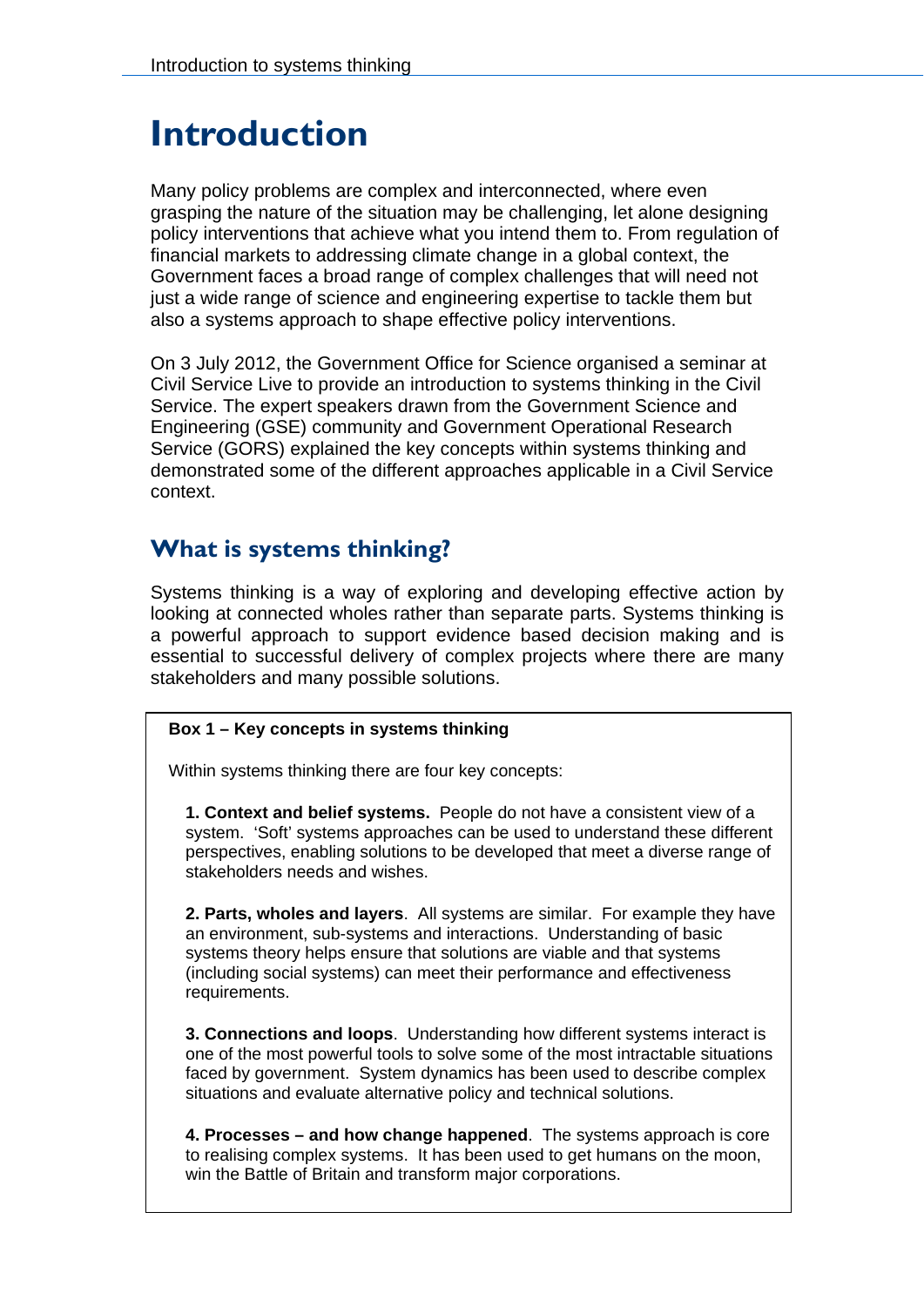## <span id="page-3-0"></span>**Presentations**

**Dr Claire Craig**, Director of Government Office for Science introduced the session by highlighting the importance of systems thinking for the Civil Service. The Foresight project on obesity illustrates a complex challenge, where different government departments have an interest or responsibility for different aspects of the system.



#### **Figure 1 – Foresight obsesity map**

**http://www.bis.gov.uk/assets/foresight/docs/obesity/12.pdf** 

**Professor David Oxenham,** Chief Systems Engineer, Defence Science and Technology Laboratory (Dstl), outlined some basic ideas related to frameworks for systems thinking and discussed how a systems approach can be applied in

- decision making
- creating fit-for-purpose solutions to complex problems
- developing policy options

Professor Oxenham highlighted several case studies that illustrate styles of thinking that might help get better outcomes when dealing with complex interacting issues. He also highlighted some of the challenges inherent in working in a complex area that cause projects to fail as well as the tools for addressing these challenges.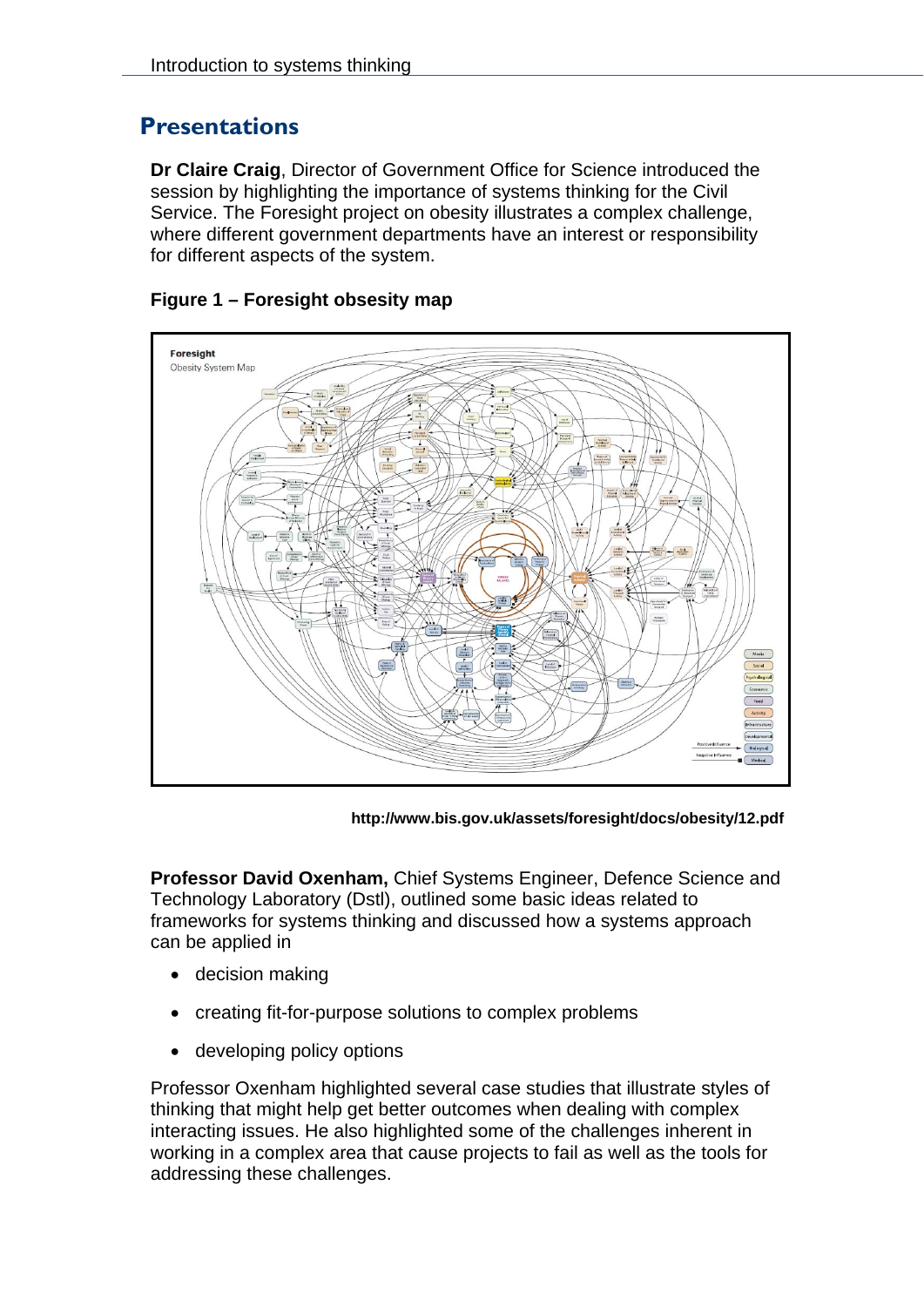<span id="page-4-0"></span>**Duncan Kemp**, former Chief Systems Engineer at Department for Transport, discussed systems thinking in a policy context. He discussed three specific examples of using systems thinking to help inform the rail reform programme.

- Using Checkland's soft systems methodology understanding different perspectives on the purpose of the railway
- Using system dynamics to understand the interactions between different rolling stock markets
- Using the systems approach to understand all of the changes needed to deliver the desired benefits

**Figure 2 Optimum capacity for the rail network - different perspectives** 



# **Panel Discussion**

Dr David Cope, Head of Operational Research in Defra, explained that systems thinking is a central element of what makes a good Operational Researcher. The way that he and his GORS colleagues approach complex ('wicked') problems, build and test hypotheses and generate models of the world rely on a good understanding of the system, the interactions in that system and the emergent properties of that system. Whilst not every Operational Researcher is an expert in this field, they tend to have a strong 'systems' framework to their approach.

There are great opportunities in applying systems thinking in government today, where society is ever more interconnected, where there are non-linear relationships between intervention and impact. No single discipline has a monopoly on grasping these opportunities, and a coordinated approach across analytical disciplines will add value to government.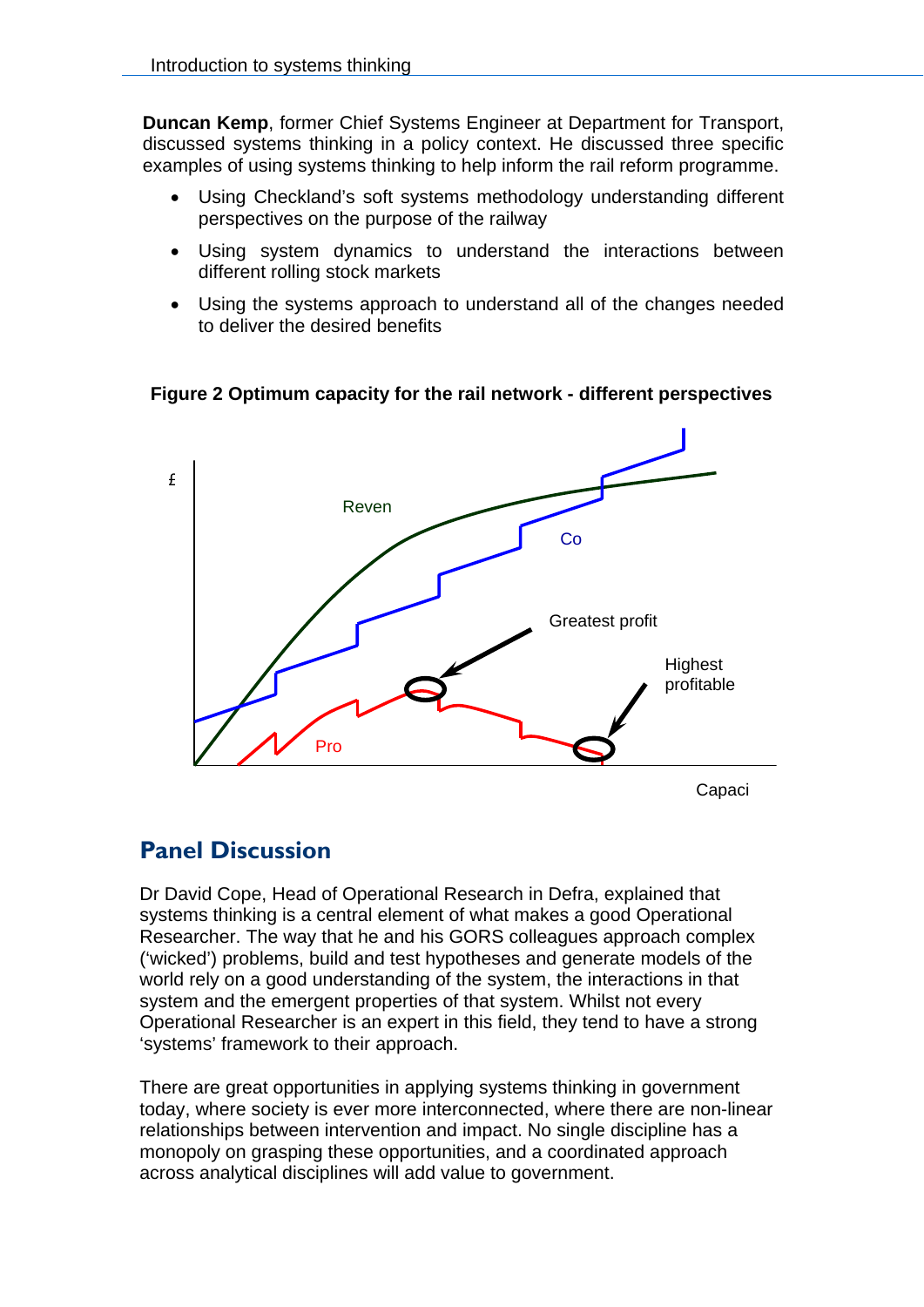The panel took questions from the audience on working with decision makers to define purpose and optimum outcomes, communicating about systems and some of the practical tools that can be used to represent systems. Systems thinking approaches complement the detailed knowledge that scientists, engineers and others working in specific sectors may have of a specific component of the systems.

The case studies illustrated how systems thinking can not only help with understanding processes. It is primarily focused on outcomes and results and, when done well, can facilitate collaborative working, development of a shared understanding of the nature of the challenge and a transparent evidence base for all to interpret.

#### **Figure 3 – Speakers: Dr David Cope, Professor David Oxenham and Mr Duncan Kemp (left to right)**

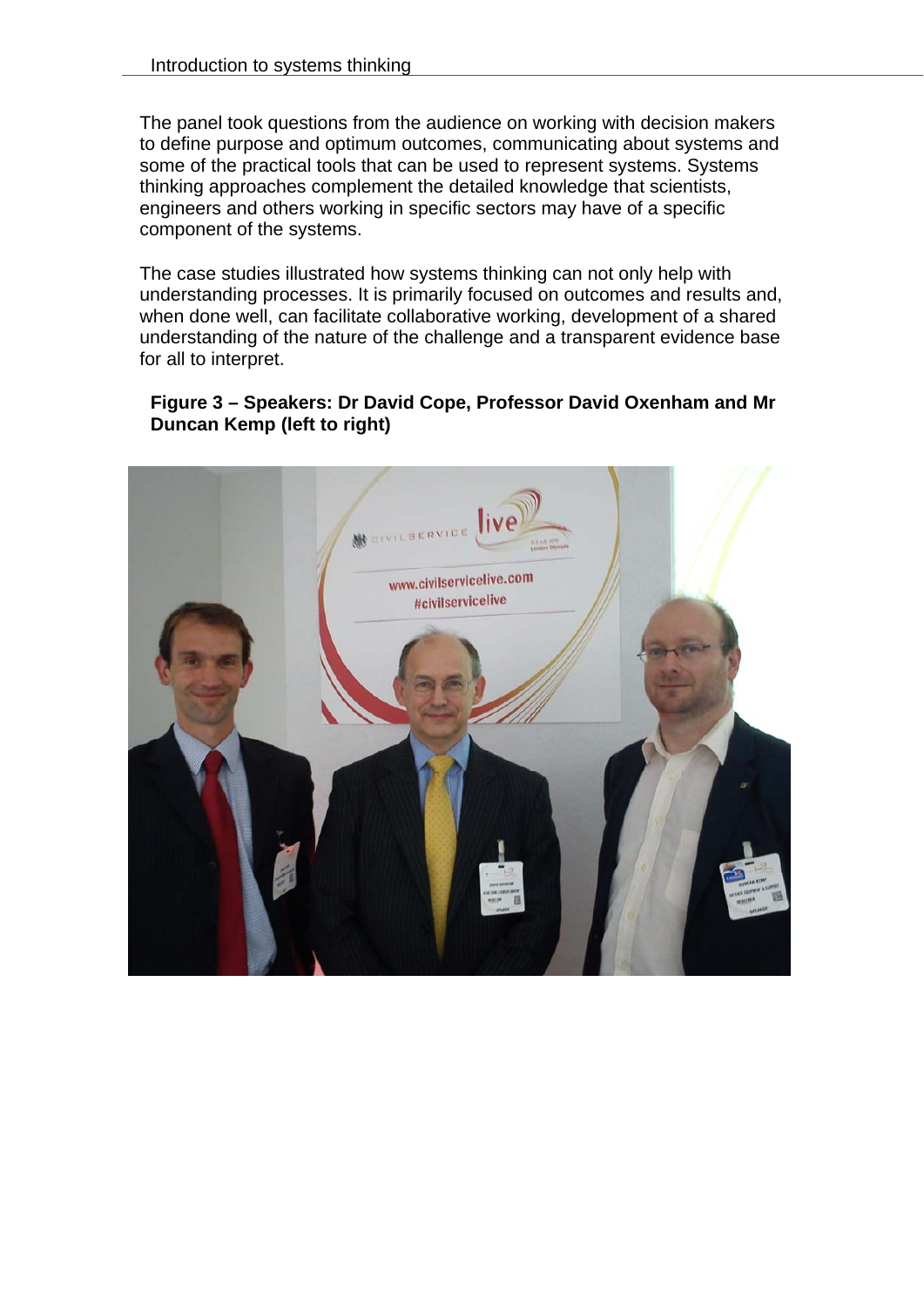# <span id="page-6-0"></span>**Appendices**

# **Glossary**

| <b>System</b>               | an integrated or interdependent set of elements<br>forming a complex whole                                                                                                                                                                                                                                                                                                                       |
|-----------------------------|--------------------------------------------------------------------------------------------------------------------------------------------------------------------------------------------------------------------------------------------------------------------------------------------------------------------------------------------------------------------------------------------------|
| <b>System dynamics</b>      | how different systems interact and change over<br>time or in response to different interventions;<br>can be used to describe complex situations<br>and evaluate alternative policy and technical<br>solutions.                                                                                                                                                                                   |
| <b>Operational Research</b> | the application of scientific methods to<br>management problems. Also known as<br>'management science', operational research<br>aims to provide a rational basis for decision-<br>making by understanding and structuring<br>complex situations. This often involves building<br>mathematical models to predict system<br>behaviour and thereby assist the planning of<br>changes to the system. |

# **Recommended resources**

Government Science and Engineering (GSE) [http://www.bis.gov.uk/go](http://www.bis.gov.uk/go-science/science-in-government/science-engineering-profession/gse)[science/science-in-government/science-engineering-profession/gse](http://www.bis.gov.uk/go-science/science-in-government/science-engineering-profession/gse)

Government Operational Research Service (GORS) [www.operational](http://www.operational-research.gov.uk/)[research.gov.uk/](http://www.operational-research.gov.uk/)

Operational Research Society <http://www.learnaboutor.co.uk/>

International Council on Systems Engineering [www.incoseonline.org.uk/](http://www.incoseonline.org.uk/)

Royal Academy of Engineering - Principles of engineering systems for the 21<sup>st</sup> century [http://www.raeng.org.uk/news/publications/list/reports/Creating\\_Systems\\_that\\_work.](http://www.raeng.org.uk/) [pdf/](http://www.raeng.org.uk/)

Peter Checkland - Systems Thinking, Systems Practice, Wiley [rev 1999 ed] and Soft Systems in Action, Wiley (with Jim Scholes) [rev 1999 ed]

Robert M Pirsig - Zen and the art of motorcycle maintenance, William Morrow & Company [1974]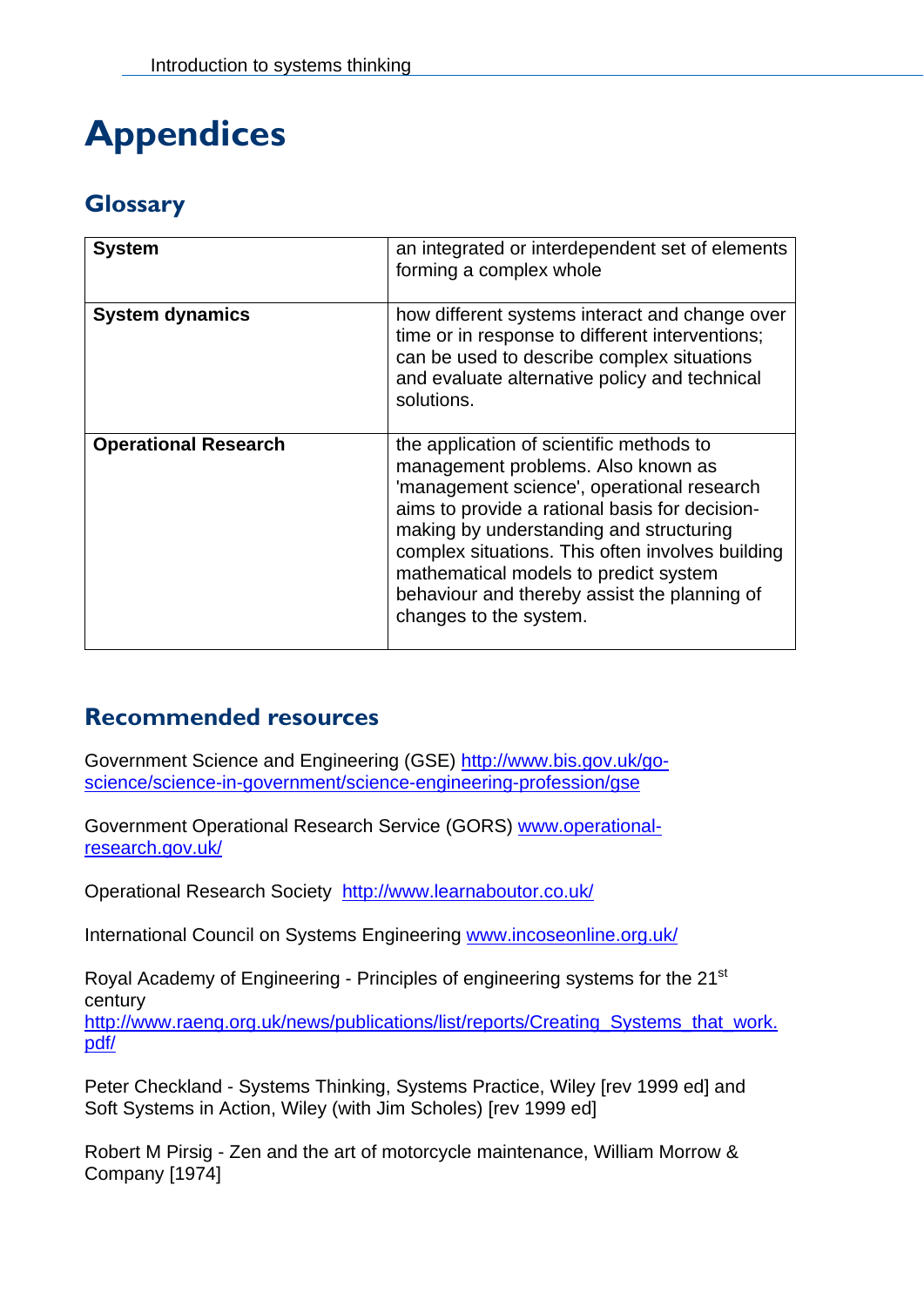<span id="page-7-0"></span>Bristol University Systems Centre:<http://www.bristol.ac.uk/eng-systems-centre/> (various resources related to systems thinking and videos of visiting speakers and academics speaking on a systems theme)

Open University Learning space on systems thinking and practice: <http://openlearn.open.ac.uk/mod/oucontent/view.php?id=399236&direct=1>

# **Background on our professions**

#### **Government Science and Engineering (GSE)**

Government Science & Engineering (GSE) was established in June 2008 and aims to increase recognition of the profession's contribution to policy as well as build a strong and vibrant community with robust links between the different analytical streams and policy makers. GSE is a self-nominating community which has over 3,200 members from more than 30 different Government organisations. It is open to all civil servants with science and/or engineering qualification or background or who work in a related area.

#### **Government Operational Research Service (GORS)**

The Government Operational Research Service (GORS) is a cross-government analytical profession with a history that can trace its roots back to the Second World War. The 450 GORS members across government come from a variety of backgrounds, including maths, physical and natural science, engineering, computer science, and some even have Operational Research degrees. OR is a multidisciplinary discipline itself, and draws on this by applying over 100 different techniques and approaches to help solve applied policy and operational problems in government.

# **Speaker biographies**

#### **Dr Claire Craig, Director of the Government Office for Science**

Claire has joined the Civil Service twice. In between, she worked for the strategy consultancy McKinsey & Co and at the Confederation of British Industry. She also helped launch a Millennium Funded hands-on science centre and leisure destination in her home town of Bristol.

She was awarded a CBE for her leadership of Foresight, a programme of science-based strategic futures projects reporting to the Government's Chief Scientific Advisor and various Ministers. She then moved to the Prime Minister's Delivery Unit and has subsequently worked in strategy and policy in the Ministry of Defence, Cabinet Office, Office of Fair Trading and Department for Business, Innovation and Skills.

Claire has a lifelong interest in science and in learning, having been involved with several educational institutions as a Governor or Fellow. These include a teaching University and a Cambridge College. Her first degree was in physics and she did a short stint of post-Doctoral work in geophysics at the University of Texas at Austin.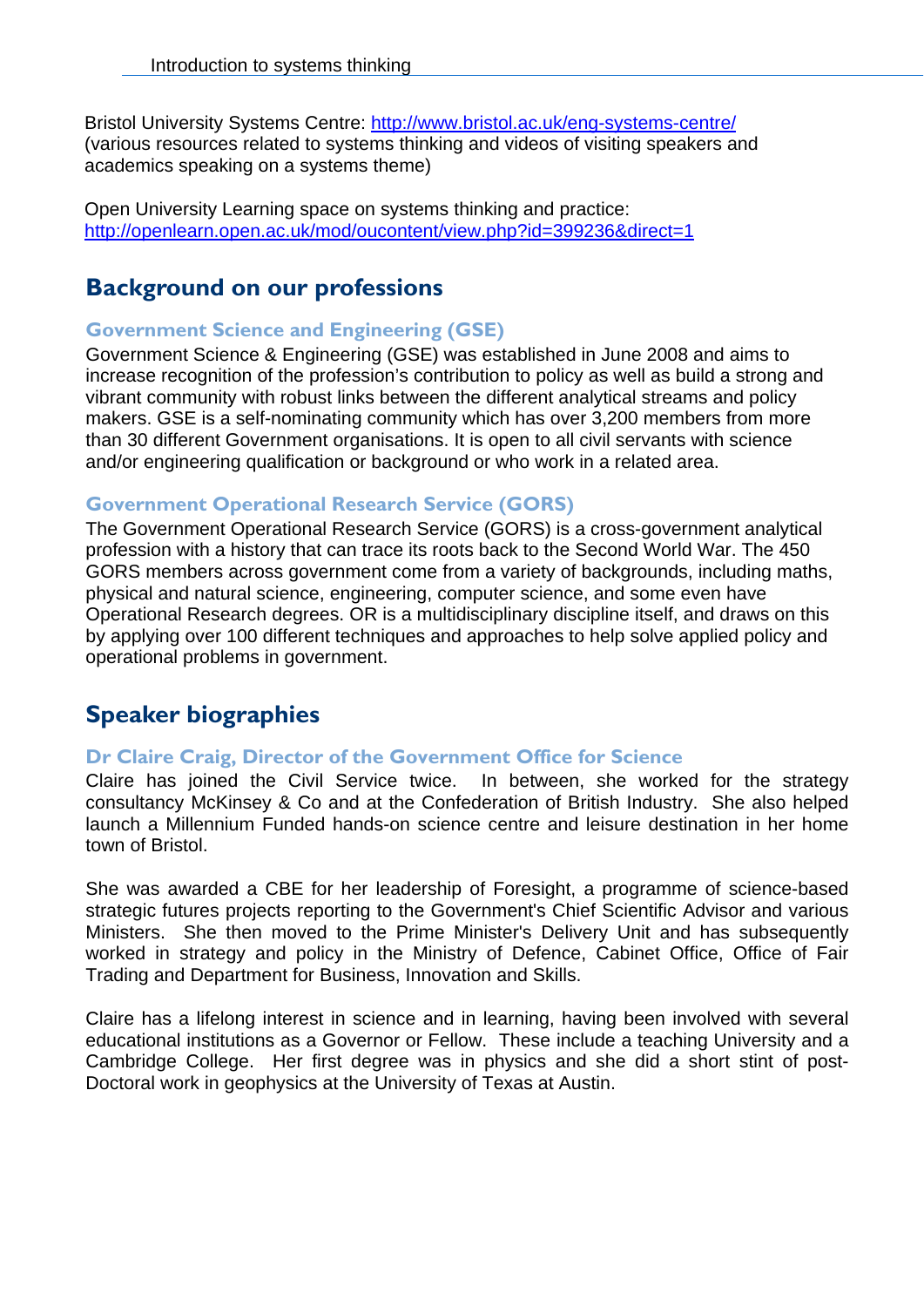#### <span id="page-8-0"></span>**Professor David Oxenham[1](#page-8-1) , Chief Systems Engineer, Defence Science and Technology Laboratory**

David Oxenham is Chief Systems Engineer and a Senior Fellow of the MOD's Defence Science and Technology Laboratory based at Porton Down in Wiltshire. His interests and activities are wide ranging with a common thread related to developing and applying a systems approach to complex problems in defence and security bringing together analysis, technology, military concepts and industrial capabilities.

David joined the Ministry of Defence (MOD) as a scientist in 1980 after completing a PhD in Low Temperature Physics at Birmingham University. His career has spanned research, trials, project support, operational analysis and programme management.

David chairs an international Defence Research Collaboration Panel on "systems engineering for defence modernisation" and a cross-Government professional leadership group in Systems Engineering. He is a member of two National Defence Industrial Council (NDIC) Working Groups; sits on Systems Engineering Advisory Boards for Imperial College and Bristol, Loughborough and Cranfield Universities. He is a member of the Peer Review College for the UK's Engineering and Physical Sciences Research Council.

He holds two visiting professor appointments:

Bristol University: Royal Academy of Engineering VP for Sustainable Systems

Imperial College, London: Royal Academy of Engineering VP for Integrated Systems Design

#### **Duncan Kemp<sup>[2](#page-8-2)</sup>, former Chief Systems Engineer, Department for Transport**

Duncan is an experienced systems engineer and programme manager with over twenty years experience across multiple sectors, embedding pragmatic systems engineering processes to deliver improved project performance, at reduced risk and costs.

Duncan has recently rejoined MoD as the **Engineering Development and Skills team leader** and was lead systems engineer for the Department for Transport until March this year. Duncan is a member of the International Council for Systems Engineering (INCOSE).

#### **Dr David Cope, Head of Profession for Operational Research in Defra.**

David has worked in central government for seven years in a variety of roles from analytical advice to policy development to operational performance improvement. Before this, his previous career was as an ecologist, collecting, analysing and modelling data with the aim of better understanding and predicting trends in the size of populations of animals of conservation interest.

David is currently the Head of Knowledge, Transparency and Resilience in Defra, as well as being Head of Profession for Operational Research.

l

<span id="page-8-2"></span><span id="page-8-1"></span><sup>1</sup> Email: DAOXENHAM@dstl.gsi.gov.uk

<sup>2</sup> Email: duncan.kemp735@mod.uk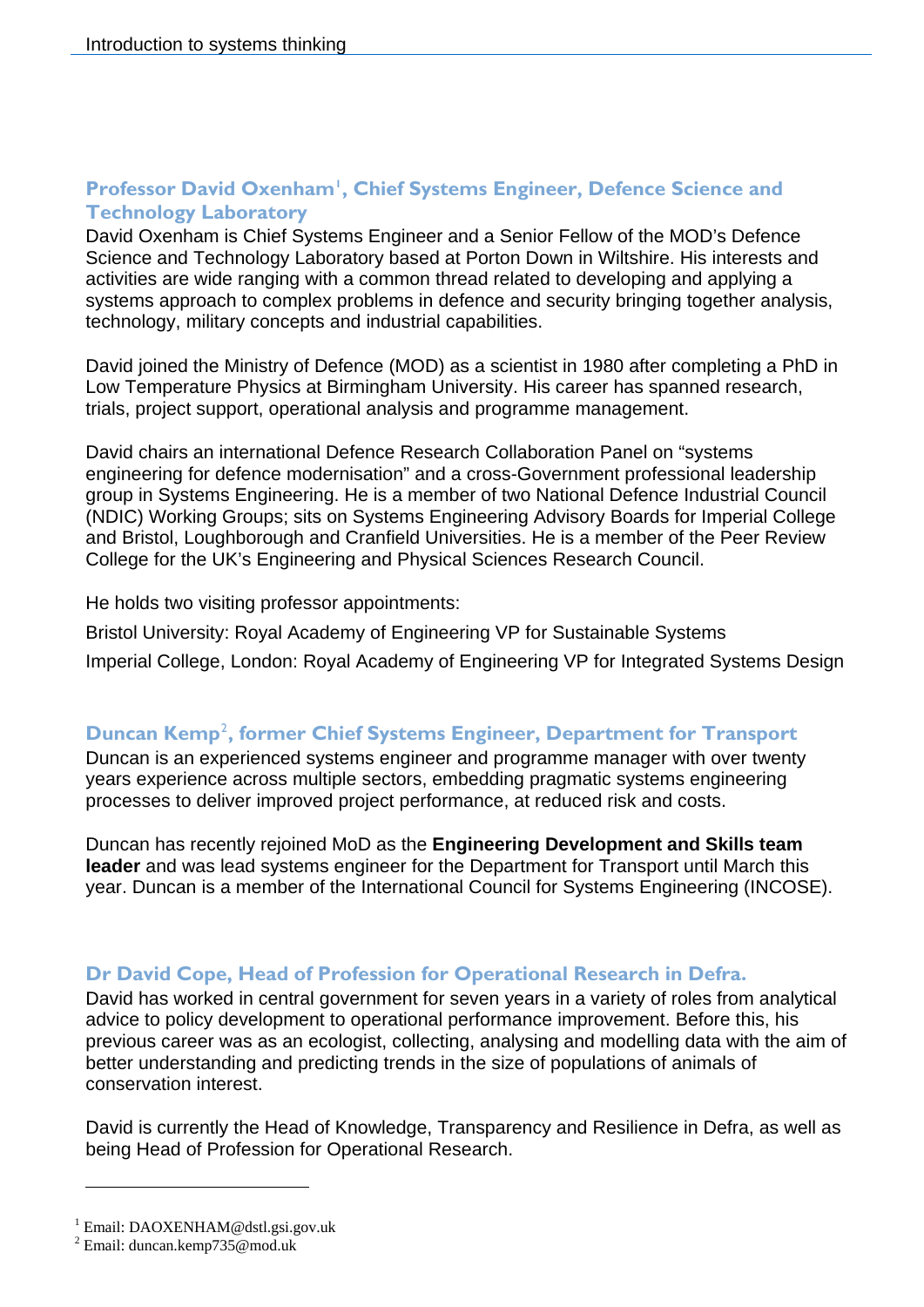# <span id="page-9-0"></span>**What next?**

l

#### Are you a systems thinker<sup>3</sup>?

- Do you enjoy the challenge of difficult and complex issues?
- Are you flexible, adapting your thinking to changing situations
- Do you prefer to let results speak for themselves rather than seeking personal recognition?
- Are you self-assured, confident and trust your own perception of a situation?
- Can you offer an opinion even in the face of uncertainty or incomplete evidence?
- Can you strike a balance between being open to alternative views and challenging them?

#### **Sign up for an action learning set**

To express an interest in joining a cross government action learning set on systems thinking, please email:<mailto:GSE@bis.gov.uk>

<span id="page-9-1"></span><sup>&</sup>lt;sup>3</sup> Adapted from Dstl systems thinker development guide: [http://www.bristol.ac.uk/eng-systems](http://www.bristol.ac.uk/eng-systems-centre/allpdf/idc-conference-2012/simon-swales.pdf)[centre/allpdf/idc-conference-2012/simon-swales.pdf.](http://www.bristol.ac.uk/eng-systems-centre/allpdf/idc-conference-2012/simon-swales.pdf))